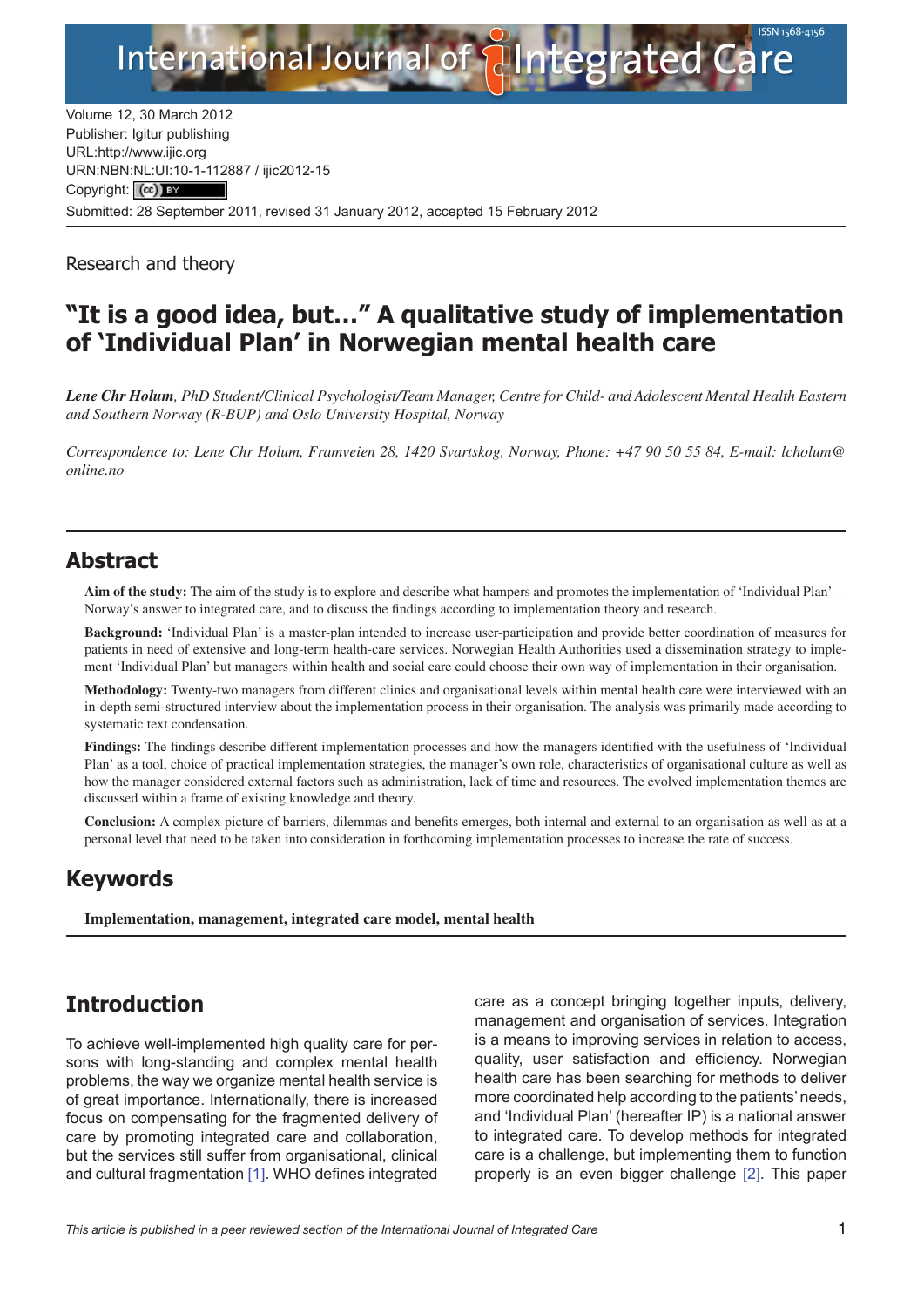discusses some managers description and reflections on the implementation process within mental health specialist services.

## **IP in relation to integrated care**

IP was introduced into the Norwegian health legislation in 2001 because, in spite of great need of services, several patient groups were not offered acceptable measures. The purpose was to achieve a more long-term and unified mode of thought around patients (patients and users are used as synonyms in this paper) in need of extensive services [[3](#page-10-0)]. IP is intended as a tool to ensure that services and measures work and are experienced as unified, coordinated, and individually adapted to each patient. The patient's own goals govern the planning work [\[4\]](#page-10-0), and there will be a personal coordinator. IP is a written master plan, intended to span all areas of service and levels of administration. It shall encompass other elements such as treatment plans, measure plans, education plans, etc., and the patient is supposed to have access to all services and measures needed. IP reflects the recent development in health and social care with an increasing focus on collaboration and userinvolvement (i.e., The Ottawa Charter for health promotion [\[5\]](#page-10-0)). Stimulating changes towards integrated care involves factors dealing with the service-providers, the patients, social contexts, as well as economic, administrative and organisational factors [\[6\]](#page-10-0).

### **Implementation and improvements of practice**

The Norwegian Health Authorities initiated the implementation of IP with what the author understood as a dissemination strategy [[7](#page-10-0)]. This strategy is not necessarily adequate implementation, which is understood as a more systematic use of strategies to introduce changes. Dissemination is only a targeted distribution of information, mainly written, but also through meetings, with the intent of spreading information about laws and regulations to a specific audience: health and social care workers on this occasion. Thereafter, each municipality, health region, hospital or manager decided more or less independently how they understood the regulations and instructions, and how they made IP work. Use of legal obligation, as with IP, is seen as one of the most powerful methods of influencing behavioural changes, but at the same time the long-term results of this approach are not clear [\[8\]](#page-10-0). The health authorities have neither implemented nor evaluated IP in a systematic way. A systematic strategy would have made an evaluation more effective and easier to accomplish [\[9–11\]](#page-10-0). There is a field of theory and research on implementation and innovation effectiveness [[6, 10](#page-10-0), [12–](#page-10-0)[16\]](#page-11-0),

but most of the time implementation processes receive little attention [[17\]](#page-11-0), as with IP.

Implementation can be defined as the process of putting an innovation like IP into use [\[14\]](#page-10-0). Frequently used implementation theories cover the likelihood of a change to be adopted both at organisational and individual levels, and the premises for such a change to happen [\[14–](#page-10-0)[16](#page-11-0), [18](#page-11-0)]. "Organisational theory of implementation effectiveness" emphasises determinants of effective implementation to be an organisation's readiness for change, quality of implementation policies and practices, climate, and congruency of innovation and values [\[14](#page-10-0)]. "Roger's diffusion of innovation model" is mostly used at an individual level. It covers the process from receiver variables; personality, social characteristics and perceived need of innovation, through a process of knowledge and persuasion before a decision can be arrived at; an adoption or rejection of the innovation [[15](#page-10-0)]. To facilitate any kind of innovation a practical implementation strategy is necessary, covering elements as directions, training, supervision, reminders, technical support, sufficient resources, local opinion leaders and leadership engagement [\[10](#page-10-0), [13](#page-10-0), [19](#page-11-0)]. To sum up the main elements of this implementation literature; the organisation, the individuals and the process itself will all play an important part in implementation and adoption of a new tool like IP.

### **Aim of the study**

The aim of the study is to describe and explore experiences and reflections on the process of implementation of IP, especially what hampers and promotes the process seen through the lenses of a number of managers within Norwegian mental health care. The findings are discussed within a frame of implementation theory since identifying personal and organisational barriers and dilemmas is essential in order to achieve a better understanding of the processes as well as to prepare for improved future strategies for implementing new tools and guidelines.

# **Methodology and design**

The present study on implementation is part of a larger qualitative project on how IP was implemented and used in a given population of youths with long-term mental health problems; hereunder what hampered or promoted the IP function as intended according to the interviewed managers, patients, relatives and coordinators. The whole project is mainly descriptive and evaluative, searching to gain an insight of how IP is put into action. According to Patton [\[20](#page-11-0)], evaluation research concerns studying what promotes or hampers the appropriate function of a method or a tool,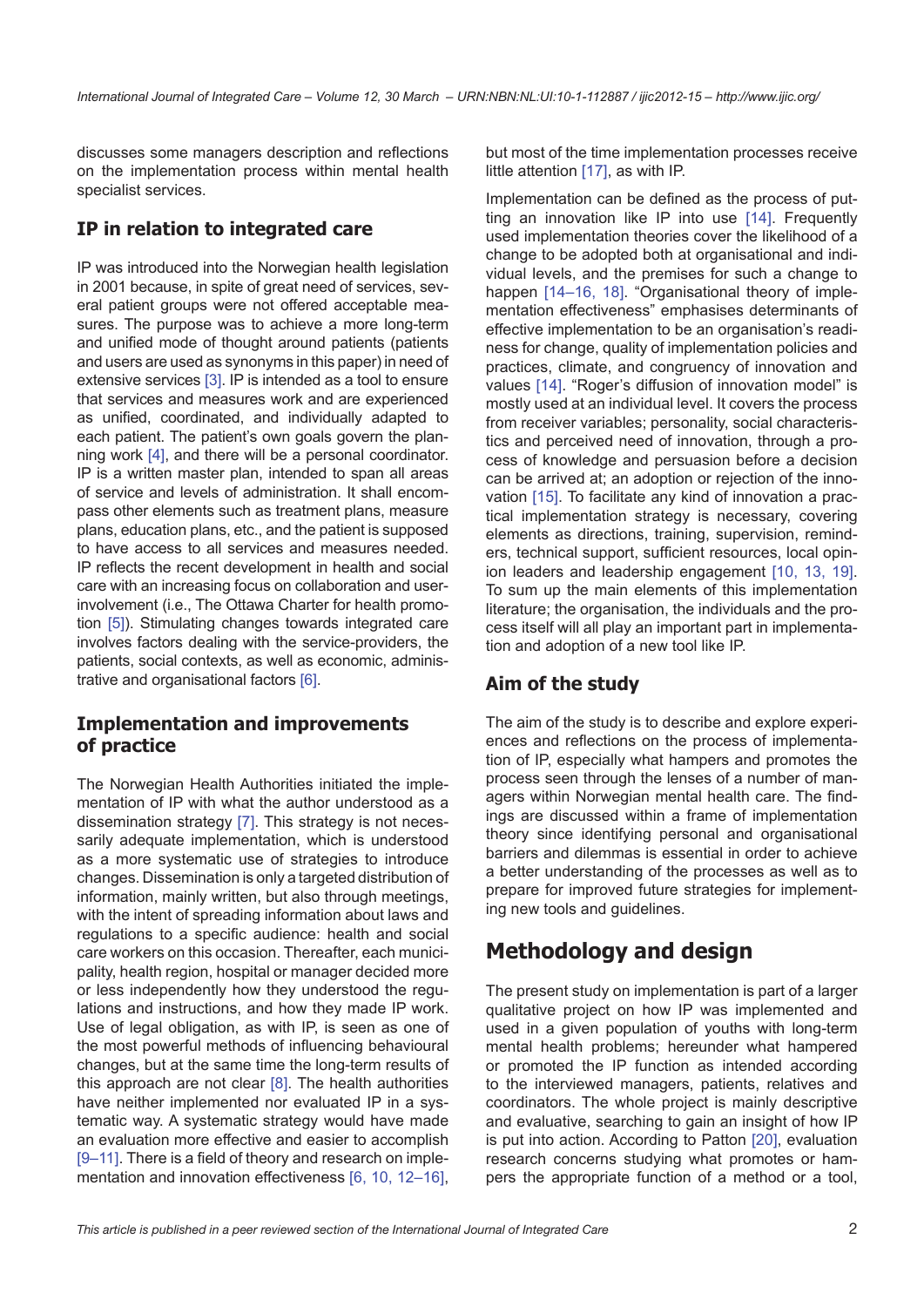like IP on this occasion. To provide an understanding of the processes carrying out the implementation of IP, concerning experiences and reflections, a qualitative approach with semi-structured in-depth interviews was deemed appropriate.

### **Subjects and context**

Twenty-two managers were interviewed representing different kinds of clinics and organisational levels within mental health specialist care in Health Region South— East, Norway ([Table 1](#page-3-0) for details). In three departments there were two managers from different organisational levels in the same interview, resulting in 19 interviews of 22 persons. For practical purposes, the departments selected are close to the capital region. The choice of managers was criteria-based, with a purpose of obtaining a broad coverage of departments included: in- and out-patient clinics for children and adolescents and for adults as well as patients with a co-morbid condition of drug abuse and mental health problems. The inpatient clinics covered both acute and long-term treatment while the out-patient clinics were regular clinics for mental health treatment. The reason for interviewing managers from all these types of clinics was the chosen focus on patients (adolescents and young adults) representing a complexity of needs and problems receiving treatment and measures from a variety of departments. The managers are 5 males and 17 females in all ages (about 25–65) and with different levels of experience and professional background (doctors, psychologists, an economist, nurses, an occupational therapist and social workers), ranging from team-managers to topmanagers. This selection was made so as to provide a broad picture of different organisational contexts and experiences in order to explore and understand the implementation processes. The author asked different managers for an interview out of own knowledge of mental health care, but without knowing most managers personally. No one declined to be interviewed and all found the topic important. The author's experience with IP, as a clinician and as a lecturer on the topic, had shown a great variability in how IP was introduced and used in different departments and different groups of patients. This provided the background of the project and the chosen group of informants.

### **Formalities**

All informants signed an informed consent. The project is validated as a quality assurance project by Regional Committee of Ethics of Health Region East. Norwegian Social Science Data Services and The Data Inspectorate have given the necessary approval. The material is anonymous and the names fictive. All interviews were taped and transcribed verbatim.

### **Interviews**

The in-depth interviews of the chosen managers were, in brief, about their experiences with and reflections on IP as a tool, how they had implemented IP in their organisation and challenges and benefits in use, as well as how they looked at their own role and the staff. All interviews lasted between one and two hours. There was an interview quide, but the questions were evaluated and developed during the period of interviews, according to interesting topics coming up. The total number of interviews was not set in advance, only a decision about having a broad spectre of in- and outpatient clinics (and 20–30 patient cases), to gain width and depth as well as to meet saturation in the material. In this manner the data collection was influenced by Grounded Theory [[21](#page-11-0)].

### **Analysis**

The analyses were conducted, with a few adjustments done by the author, according to Malteruds Systematic Text Condensation (in short a method of decondensation of text into meaningful units and then to recode these units into categories and further into new descriptions and concepts) [\[22](#page-11-0)]. All interviews were consecutively read in a naïve way and notes were made about interesting topics illuminating what was promoting or hindering implementation of IP. Thereafter the interviews were analysed in turn. The broad initial topics were developed further by identifying meaningful units of text from the transcribed material. These units were grouped into sub-categories or categories which evolved during the analytic process. The software program NVivo8 was applied in this part of the analysis. The (sub-) categories were further grouped into those main categories forming the basis of this article: managers' identification with IP, implementation challenges, practical implementation strategies, leadership style and characteristics of the organisational culture. These categories reflect what the managers emphasised as important dimensions of the implementation process. Since the analysis is data-bound and descriptive and not theory-bound, the categories reflect what the managers related and little revised by the author. At the end of the analytic process the main categories were re-organised and discussed within a frame of implementation theory ([Table 2\)](#page-5-0).

## **Results**

The analytic results illustrate some parts of the managers' way of carrying out the implementation processes and their reflections on what promoted or hampered the processes. There were considerable differences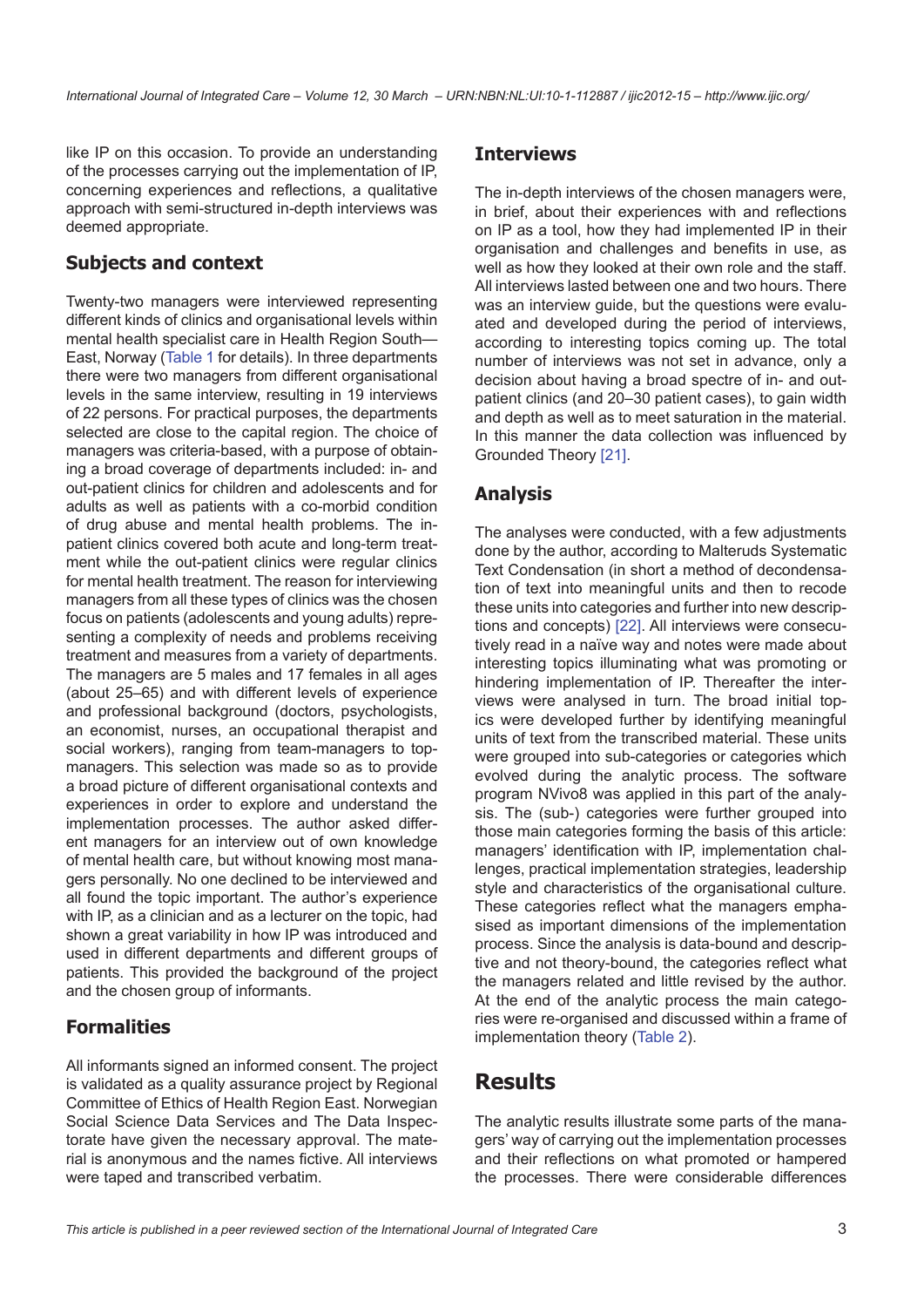Table 1. A description of management level (upper, lower), type of institutions (in- and out-patient clinics), belief in IP, systematic implementation training and types of leadership

<span id="page-3-0"></span>

| Table 1.                                           | A description of management level (upper, lower), type              |                                                                   |                            |                              |                                       | of institutions (in- and out-patient clinics), belief in IP, systematic implementation training and types of leadership                                     |
|----------------------------------------------------|---------------------------------------------------------------------|-------------------------------------------------------------------|----------------------------|------------------------------|---------------------------------------|-------------------------------------------------------------------------------------------------------------------------------------------------------------|
| غ<br>R                                             | Level of management*                                                | Clinic                                                            | Daily patient<br>contact   | Believe in IP<br>as a tool** | Initiated systematic<br>training**    | Types of leadership***                                                                                                                                      |
| $\overline{\phantom{0}}$                           | Chief administrative officer, local<br>government (pilot-interview) | None                                                              | $\stackrel{\circ}{\simeq}$ | Yes                          | -at a regional<br>level<br>$Yes-$     | Do not know                                                                                                                                                 |
| ${}^{\circ}$                                       | Upper                                                               | adolescents, long-term<br>In-patient clinic,                      | Yes                        | No, just the<br>idea of it   | $\frac{1}{2}$                         | Not a distinct leadership. Insecure about IP. Do<br>control the records and count plans.                                                                    |
| $\leftarrows$                                      | Upper                                                               | In-patient clinic, drug and<br>mental health problems             | $\frac{1}{2}$              | Yes                          | Delegated to lower<br>levels          | Distinctive leadership. Told team-man what to do,<br>expect they do it. Will control some time.                                                             |
| $\tilde{c}$                                        | Upper                                                               | In-patient clinics, young<br>adults, long-term                    | $\frac{1}{2}$              | Yes                          | Yes                                   | Distinctive leadership. IP is a regular topic. Give time,<br>support, routines and expect to be done.                                                       |
| $\overline{4}$                                     | Upper                                                               | adolescents and young<br>In-patient clinics,<br>adults, long-term | $\stackrel{\circ}{\simeq}$ | Yes                          | $\frac{1}{2}$                         | meetings, expects team-man to do it, but do not<br>Unclear leadership. Made IP a topic in a few<br>control or ask.                                          |
| $\frac{6}{5}$                                      | Upper                                                               | adults,<br>short- and long-term<br>In-patient clinic,             | $\frac{1}{2}$              | Yes                          | Yes, and delegated<br>to lower levels | Distinctive leadership. Attitude important. Ask about<br>IP at regular basis in the org.                                                                    |
| 15                                                 | Upper                                                               | Out-patient clinics, child<br>and adolescents                     | $\stackrel{\circ}{\simeq}$ | Yes                          | $\stackrel{\circ}{\simeq}$            | Distinctive leadership, but not about IP. Gave info in<br>some meetings. Not controlling or counting.                                                       |
| S                                                  | Upper                                                               | Out-patient clinic, adults                                        | $\stackrel{\circ}{\simeq}$ | Yes                          | Delegated to lower<br>levels          | Ask for IP in the organisation. Shows an attitude: IP is<br>of importance                                                                                   |
| 2per<br>$\sim$                                     | Upper and lower                                                     | Out-patient clinic, adults                                        | No & Yes                   | Yes (both)                   | Yes                                   | Distinct leadership, support, care, using time to<br>change.                                                                                                |
| 2 <sub>per</sub><br>$\overset{\infty}{\leftarrow}$ | Upper and lower                                                     | Out-patient clinic, adults                                        | No & Yes                   | Yes (both)                   | $\frac{1}{2}$                         | a<br>topic in meetings and seminars. Neither controlling<br>Do not know about distinctive leadership. Made IP<br>nor supportive.                            |
| 5                                                  | Lower                                                               | child and<br>ng-term<br>In-patient clinic,<br>adolescents, lor    | Yes                        | Yes, partial                 | Yes                                   | Quite authoritarian. Everybody has to do it. Are<br>controlling IP's in a weekly meeting.                                                                   |
| $\overline{ }$                                     | Lower                                                               | adults<br>In-patient clinic,                                      | Yes                        | Yes                          | Yes                                   | Distinctive leadership. Tell they have to make IP. Do<br>control but caring and supportive as well.                                                         |
| $\frac{6}{5}$                                      | Lower                                                               | child and<br>adolescents, short-term<br>In-patient clinic,        | Yes                        | Partial                      | $\stackrel{\circ}{\simeq}$            | Quite authoritarian. Told staff to do it and they do, like<br>expected.                                                                                     |
| 2per<br>$\overline{1}$                             | Lower (both)                                                        | adults<br>In-patient clinic,                                      | Yes (both)                 | Yes (both)                   | $\stackrel{\circ}{\simeq}$            | nor supportive. Made IP a topic in a few meetings and<br>Do not know about distinctiveness. Neither controlling<br>one person works on it regularly in org. |
| 4                                                  | Lower                                                               | Out-patient clinic, adults                                        | Yes                        | From no to<br>yes            | $\stackrel{\circ}{\simeq}$            | Distinctive leadership. Said everybody has to do it,<br>but not controlling.                                                                                |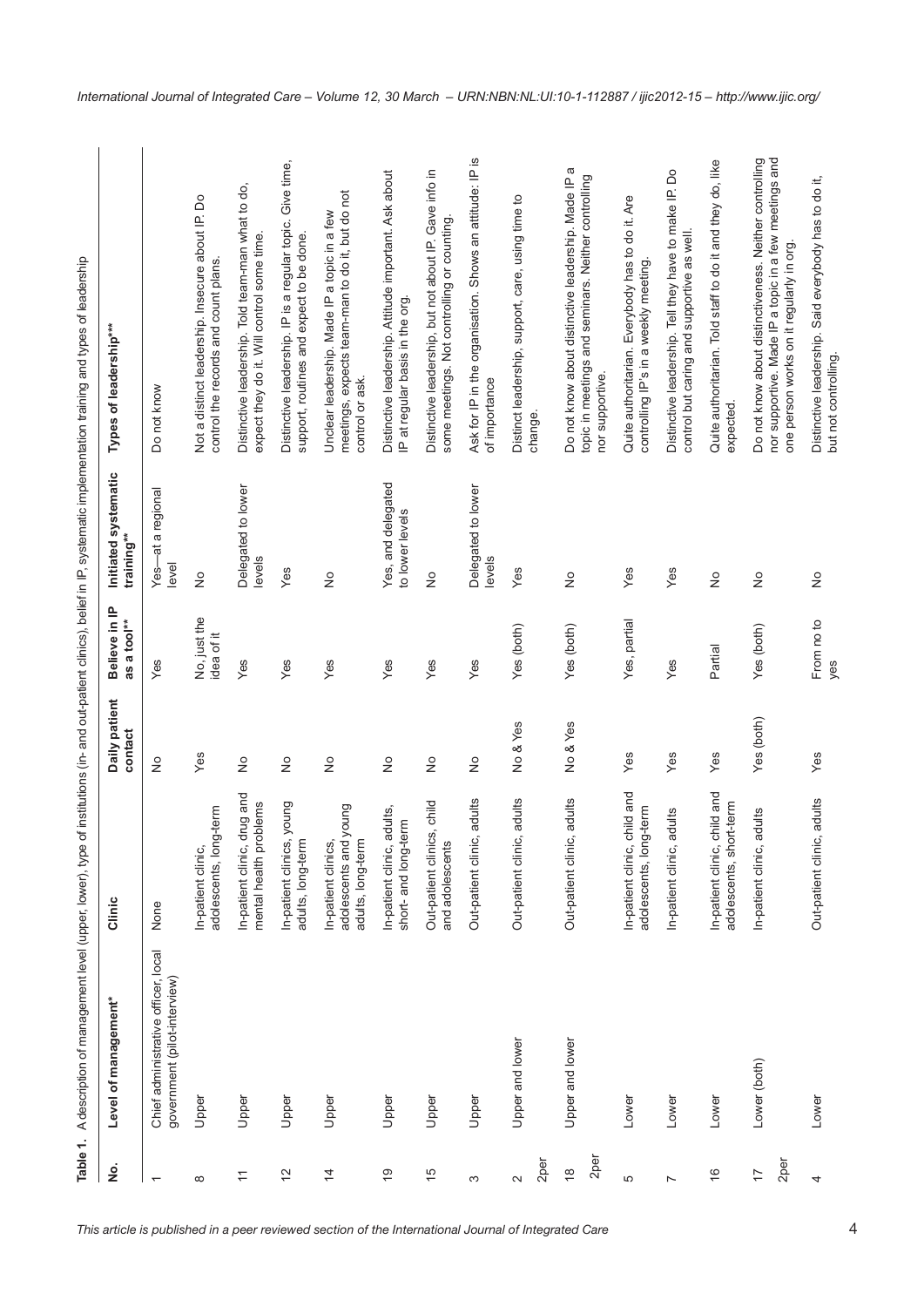| í |
|---|
|   |
|   |
|   |
|   |
|   |
|   |

| ġ  | Level of management* | Clinic                                                    | Daily patient<br>contact | as a tool** | training**    | Believe in IP Initiated systematic Types of leadership***                                  |
|----|----------------------|-----------------------------------------------------------|--------------------------|-------------|---------------|--------------------------------------------------------------------------------------------|
|    | Lower                | Out-patient clinic, child<br>and adolescents              | Yes                      | Yes         | $\frac{1}{2}$ | Occupied with managers attitude, distinctiveness,<br>being tough and caring.               |
|    | LOWEr                | Out-patient clinic, child<br>and adolescents              | Yes                      | Yes         | $\frac{1}{2}$ | Do not know about distinctiveness. Topic in meetings.<br>Neither controlling nor counting. |
| ă  | Lower                | Out-patient clinic, adults                                | Yes                      | Partial     | $\frac{1}{2}$ | Insecure as leader. IP not a topic at all.                                                 |
| 13 | Lower                | Out-patient clinic, drug<br>and mental health<br>problems | Yes                      | Yes         | $\frac{1}{2}$ | Made IP a topic in meetings. Neither controlling nor<br>supportive.                        |

between work-place situations, organisational levels, how staff related to IP, how the managers interpreted the IP regulations and their own role as well as practical implementation strategies chosen. This nevertheless gives a picture of how IP can be put into action. The evolved categories are thematically organised in line with the presented implementation theory [[14,](#page-10-0) [15](#page-10-0)], and take into consideration both the organisation and the individual's readiness and condition to adapt to a change as well as the practical implementation process.

## **Organisation**

This theme concerns the organisational perspective, where the categories about context and management level, general challenges and culture are assessed to be part of what organisational theory explains as readiness for change, implementation policies and practices and climate.

### **Differentiations in management-level and type of department**

Nine managers (upper level) were responsible for several departments or larger units and except for one they did not take part in the daily clinical work. They all believed in IP, but were not directly involved in the implementation process at the same level as those having regular patient contact. Only two from the upper level had directly initiated practical and systematic training/ supervision on working with IP. These two worked systematically and over time. Most from upper level were quite eager to keep an eye on the implementation anyway, and one thought she mentioned IP every week when attending staff-meetings: "*I can't be too grumpy but try to use some humour. The staff knows I'm going to ask about IP. My personal attitude and practice mean a lot."* A few were at the other end of the scale, and one stated: "*It has not been on my agenda, but it has been a topic for the management team (…) and the team managers work on it as far as I know.*" Three had explicitly delegated the responsibility and practical work with IP to a lower level, but all managers had asked about IP one way or another. Twelve managers were at a lower level. They all believed in IP as a useful tool, but two were somewhat sceptic. Three had initiated a systematic procedure for implementing IP; two had done a little, and eight, nothing at all. Nevertheless, those managers working close to both patients and staff seemed to be role models to another extension than managers from upper level, exemplified by one saying: "*As a role model you have to believe in what you are doing, hold relevant knowledge about IP and being supportive, as well as giving IP a firm foundation in the organisation".* When looking at the upper level there were no differences between in- and out-patient

\*\*\*Assessed according to the managers own description of their way of putting IP into action, and their words about the process of having the staff to initiate and coordinate IP.

\*\*Assessed according to the managers own description of their way of putting IP into action, and their words about the process of having the staff to initiate and coordinate IP.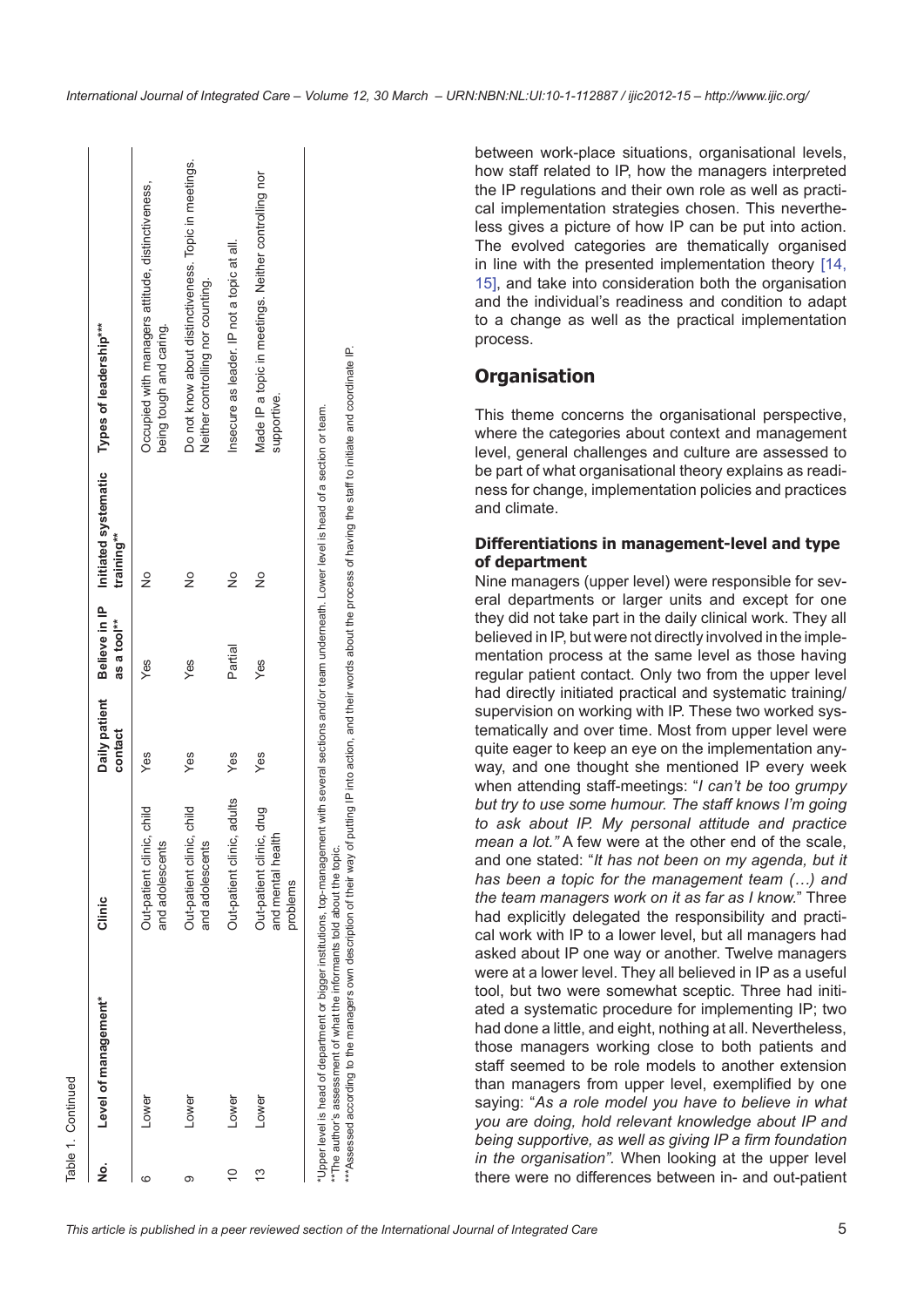<span id="page-5-0"></span>

| Theme                     | <b>Main category</b>                             | Category                                                | Sub-category                                           | <b>Comments on theme</b>                         |
|---------------------------|--------------------------------------------------|---------------------------------------------------------|--------------------------------------------------------|--------------------------------------------------|
| Organisational<br>factors | General implementation-challenges                | Too much administration and<br>bureaucracy              | What to choose                                         | The organisations<br>readiness to change         |
|                           |                                                  | Lack of resources, power and rights<br>for the patients |                                                        |                                                  |
|                           |                                                  | Lack of time                                            |                                                        |                                                  |
|                           |                                                  | Unclear responsibility                                  |                                                        |                                                  |
|                           |                                                  | To make cooperation function                            | Meetings                                               |                                                  |
|                           | Characteristics of the organisational<br>culture | Features of the staff                                   | Routines for<br>documentation                          |                                                  |
|                           |                                                  |                                                         | Initiative                                             |                                                  |
|                           |                                                  |                                                         | Insecurity,<br>resistance                              |                                                  |
|                           | Differences in context and tasks                 | What kind of institution                                |                                                        |                                                  |
|                           |                                                  | Management level                                        |                                                        |                                                  |
| Process factors           | Practical implementation strategies              | Attitudes against template                              |                                                        | The foundation of the<br>practical adaptation    |
|                           |                                                  | Teaching and supervision                                | Examples<br>of what the<br>managers<br>practically did |                                                  |
|                           |                                                  | Challenges with the patients                            |                                                        |                                                  |
|                           |                                                  | Cooperation and teamwork around<br>the patients         |                                                        |                                                  |
| Individual<br>factors     | Managers identification with IP                  | Believe in IP                                           | $IP$ as a<br>'coercion tactic'                         | Receiver variables<br>and climate for<br>changes |
|                           |                                                  |                                                         | Understanding<br>of tool and law                       |                                                  |
|                           |                                                  |                                                         | Change in<br>attitude                                  |                                                  |
|                           |                                                  | Positive experiences                                    | Obligation                                             |                                                  |
|                           |                                                  | Negative experiences                                    |                                                        |                                                  |
|                           | Leadership style                                 | To check if the work is done                            | Control,<br>authority                                  |                                                  |
|                           |                                                  |                                                         | Goal-oriented<br>management                            |                                                  |
|                           |                                                  | Supportive manager                                      | Adapt for the<br>staff                                 |                                                  |
|                           |                                                  |                                                         | Routines and<br>structure                              |                                                  |

A few sub-categories are left out from the finishing material presented.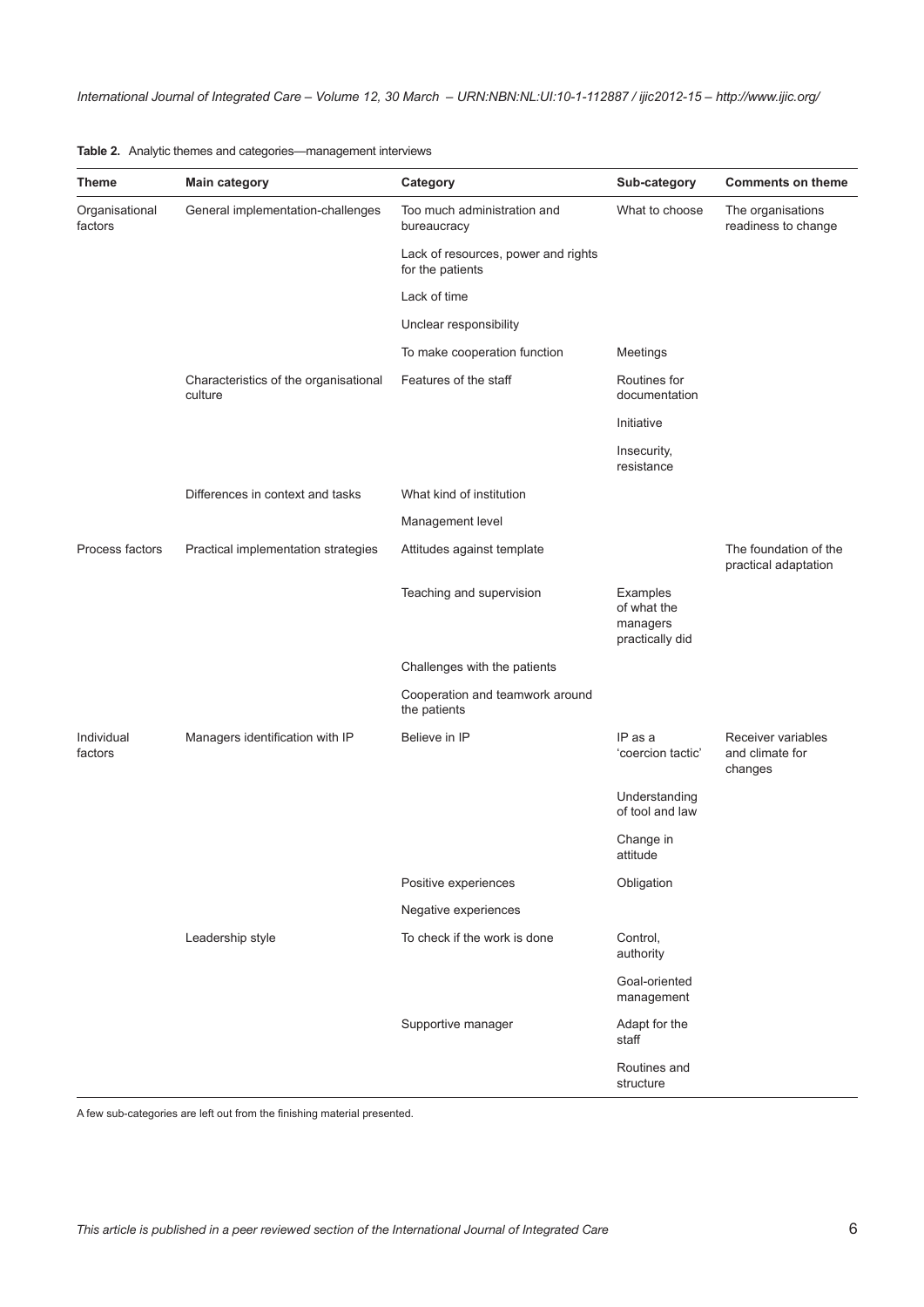clinics regarding the initiation of systematic training. At the lower level, seven came from out-patient clinics and of these only one had initiated systematic training/ supervision. In the five in-patient clinics two had systematic training/supervision but three did not. Whether there was a child and adolescent clinic or adult clinic made no difference at either level.

#### **General implementation challenges**

This category reflects on general conditions for implementation in the organisation and how the managers considered the challenges. According to what was told these conditions, often external to the IP itself, made the implementation challenging and frustrating.

#### *Too much administration and bureaucracy*

To have an increasing amount of administration as part of their daily work, as well as constant new instructions, seemed to be very frustrating for several of the managers. It either took away the focus on implementing IP, or IP was not given priority in the 'battle of the focus.' Almost half the managers found the bureaucracy problematic or demotivating, exemplified by the comment*: "The health authorities count plans, without looking for quality. It does not give any motivation, just a feeling of powerlessness and that the bureaucracy is making their own business.*"

*Lack of resources, power and rights for the patients* This theme was mentioned by most managers, also those most eager to implement IP. "*The case is, there is neither money nor power behind IP, which make it a bit non-sensical"* as one said. They had hoped that IP would give more rights and resources for the patients, like treatment, job/school, housing, etc. Another manager said: "*IP seems to have a frame of consequences that is not true. (…) IP is more like the patient's yellow pages, it is only an overview. It sounds like a privilege, but the right is only the paper."*

#### *Lack of time*

Time was a frequently-mentioned topic in most settings because the managers found IP to be very timeconsuming. How they solved this dilemma varied. One, who was not eager for IP, said: "*We don't have any time to do this; we have to work extra then."* Most talked about the ever-lasting dilemma of balancing where to give priority, but those managers from in-patient clinics more easily found IP to be part of their daily work. One said: "*This is not supposed to take any extra time since we have to coordinate measures anyway.*"

#### *Unclear responsibility*

The IP regulation is formulated such that all health personnel have a responsibility to initiate an IP when required, but there is no further description than this

which was frustrating and challenging for some managers. Especially those working in in-patient clinics found it problematic to tell if it was their job or not to coordinate an IP, and which generated discussions with representatives from other systems. Some cooperative partners in primary and secondary care had concluded together that "*IP is coordinated from where the patients have their bed*." In other places this agreement had not been reachable.

#### **Characteristics of the organisational culture**

According to both organisational theory [[14\]](#page-10-0) and diffu-sion theory [\[15\]](#page-10-0) the culture or climate in the organisation is essential when it comes to adoption of changes. This has to do both with personal and organisational variables and their interaction. The content of this category is about how the staff cooperates in the implementation process seen from a management perspective. An outpatient clinic manager gave a picture of a kind of organisational cultural obstacle: "*In this system we have a tradition of neglect, more than open resistance,"* while another told: "*I do not think we have an active boycott, but we resist as far as we can. We don't have to be best in class—is the attitude.*" These two managers, as well as others, told about cultures with a mainly negative attitude against IP, and new procedures in general. They did not say anything about the insecurity often being part of the resistance, or their own position as a manager and a role model accordingly. To cope and to see the purpose seemed to be important. Based on what was told, it took time to gain confidence and have enough knowledge and experience so they could feel they were mastering the new tool. In three in-patient clinics some of the staff were described being anxious about using a computer and did not have routines for documentation. This made the implementation harder. Generally, it seemed that out-patient clinic staff had more training when it came to documentation and being responsible for treatment processes. On the other hand, the in-patient clinic staff had received more training in taking on the coordination work and to take into consideration all aspects of the treatment and need of care for their patients. Some managers really praised their teams for this, as one clearly demonstrated: "*They are never afraid of doing things; I have just said we have to do this, and there have not been any problems*." One other said: "*People are quite flexible. (…) When I say we have got an instruction, people do as they are asked.*" Three managers told about a positive change in the staff due to age: "*We got some new people in. They were young and more receptive and willing to learn about new things.*" Others talked about general differences in the staff when it came to an enthusiasm for IP, how they took the initiative and how they understood their own position in the IP-process. One out-patient clinic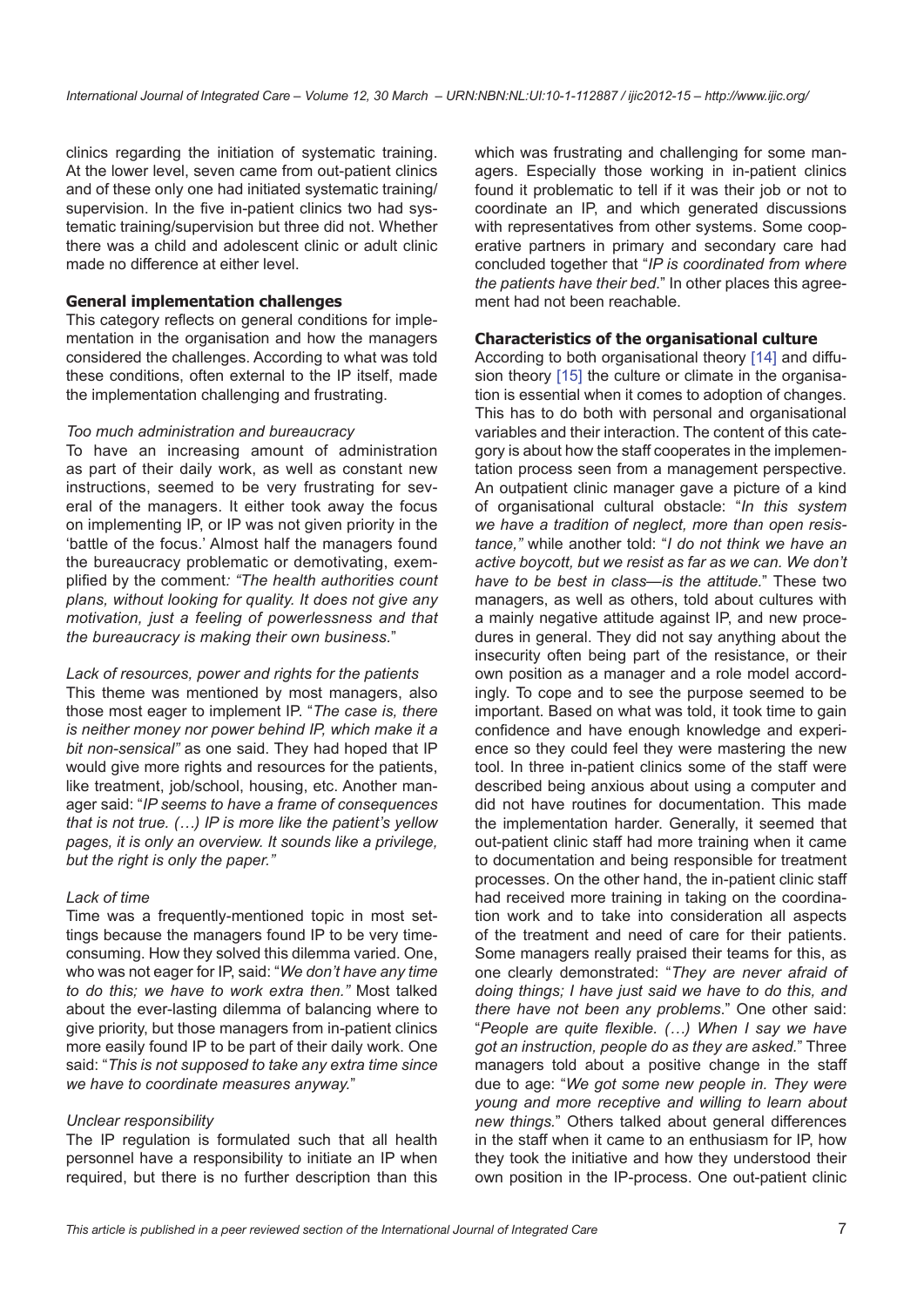manager summed up her experiences with the staff: "*There has been everything from thinking this is great, to people being angry about more things to do, to some having a guilty conscience for not doing it, and others telling me that I don't have an idea about how stressful are the workdays they have. There have been all kinds of emotions.*"

### **Process**

Process refers in this context to what the implementation literature often speak of as the adaptation process. When there is a decision in the organisation about implementing a new tool (like IP) and the organisational readiness for change is clarified, then the process of internal practical work can start.

#### **Practical implementation strategies**

This category refers to what the managers described they actually did to facilitate the use of IP in daily life; what training, supervision and support was offered. Those managers who were most enthusiastic and believed in IP as a tool were definitely making most of the practical part of the implementation. How they prepared for training and practical work with IP varied considerably. In six organisations they had carried out the training/supervision themselves, and had systematically followed a plan for teaching the staff, demonstrating how IP could be used within meetings and for supervision. Others did it more occasionally or just sent the staff on external courses. A few managers spoke about how they tried to make good routines and procedures for working with IP to make it easier for the team, while others were at the other end such as the one who stated: "*We cannot boast about having any routines at all.*" To have IP as a regular theme at staff-meetings or clinical meetings was the most frequent implementation routine mentioned. Those managers from in-patient clinics were particularly occupied with the practical training; to work with real cases and see how IP could be applied. One said: "*We have started every second week to take all the patients, one by one, and work with their IP. You can't sit in a room by yourself to work with it; you have to check out your thoughts and comprehensions."* In out-patient clinics IP was a more general topic at meetings and some leaders made it very simple and gave all the employees a template or an example of how an IP could look like before they talked about it in a few meetings. In two out-patient clinics they had been working systematically together with staff from the primary care, with regular meetings and whole-day courses for all employees. The significance of interactive learning was mentioned by several managers: "*You have to practise, go into real situations to learn."*

### **Individual factors**

To separate the individual from the organisational perspective and the adaptation process might be a bit artificial since implementing a tool like IP should be a collective endeavour, but individual variables are essential when it comes to the accomplishment.

### **The managers' identification with IP**

This category concerns how the managers identified with IP in the sense of what they understood IP to be, if they believed in IP to be a useful tool, and how this identification, or lack of it, possibly affected the implementation process. All managers appreciated the intention behind IP and were agreed upon a need for better coordination and collaboration when it came to patients with long-standing complex mental health problems. Four expressed they were sceptical due to the formulation of the guidelines and to their own negative experiences, especially lack of resources and commitment. A few gave the staff only a minimum of information because they did not believe in it as a useful tool in their organisation. Others were ambivalent, mostly due to the general implementation challenges, and therefore seemed to have a lack of motivation when carrying out the implementation. Several managers emphasised the importance of the strengthening of user-participation such as more equality between patients and professionals, increased patient rights and respect for the patients' goals and wishes. One manager, occupied with user-participation as a right, said: "*User-participation and IP do not necessarily make the patients better, but represent an important democratic right."* Other benefits mentioned included IP as a way of formalising the work to be done, a tool for cooperation and 'tidying up', as well as a way to get a common understanding of the reality, both between patients and service providers and between the service providers themselves.

#### **Leadership style and context**

This category is built upon the author's interpretation of the managers' description of how they have acted in the implementation process and in relation to their staff. Leadership style was not measured. Nor were the staff asked to make an evaluation of their managers, something which makes the category very subjective. The managers differed in how they could be described to be supportive, authoritarian or controlling in the process, or whether they seemed to have a distinct leadership or not. Only a few were explicit on their own positions and how, through their own attitude and practice of leadership, they could encourage the staff to use IP. An experienced manager said: "*If I, as a manager, devaluated IP with saying it's just another paper, nothing would have happened.*"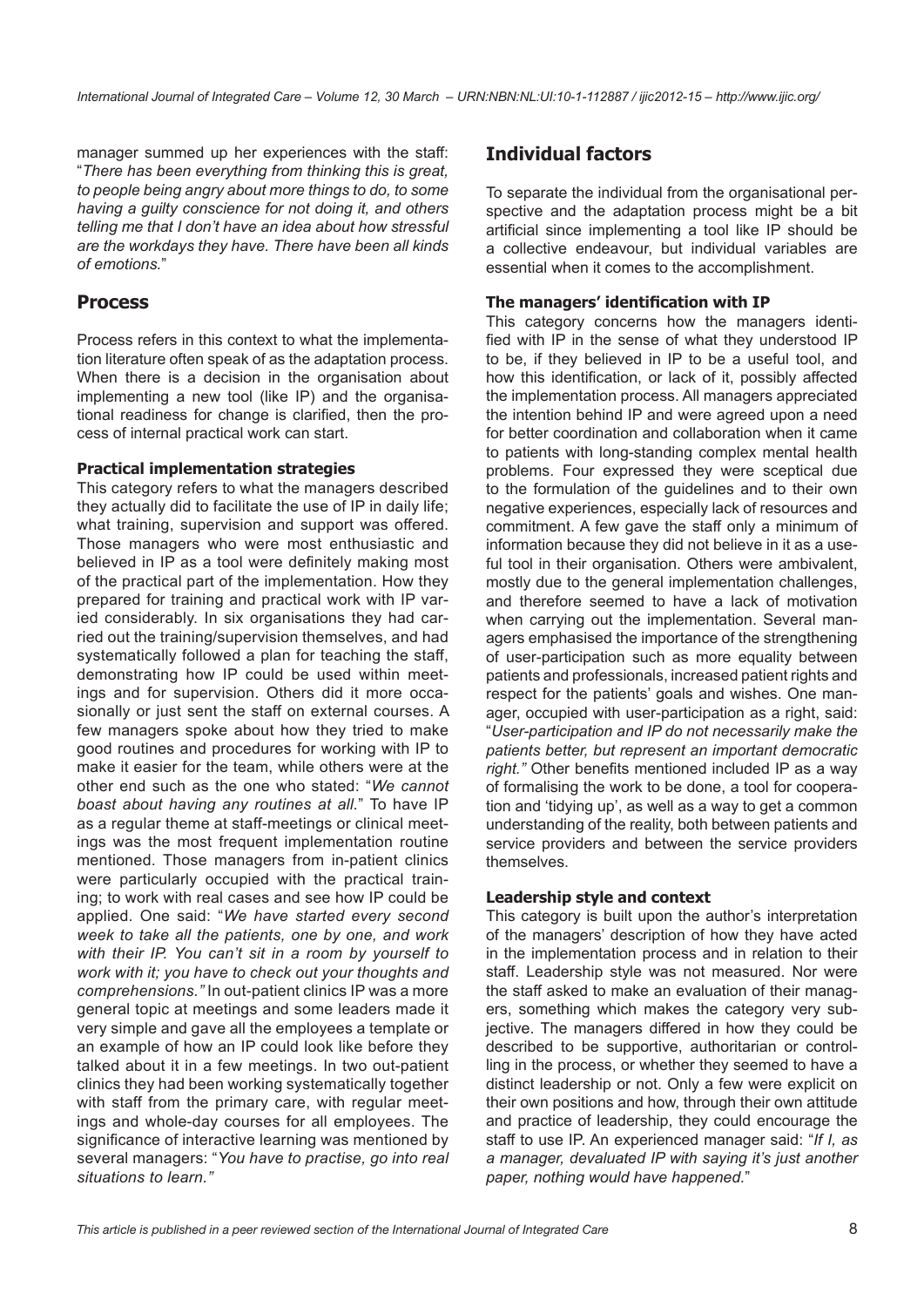#### *To check if the work is done*

Several managers talked about how they were more or less controlling in the implementation process, but they performed the control in different ways. Four were explicit that to perform control meant a need to check some way, illustrated by a statement such as: "*I have said all patients are going to have an IP, and I will look in the records to control it.*" On the other hand, there were managers who only made IP a topic in their organisation, asked about IP in meetings, or made it part of a supervision setting. Whether a strong control was a suitable way to do it or not is hard to tell without interviewing the staff. Others were clear about their own responsibility: "…*the managers have to hold on to this theme, to give it extra attention until it has been implemented and a matter of course.*"

#### *The need to be a supportive manager*

To be supportive and caring were explicitly mentioned by four managers, and to keep the staff as part of the implementation process was emphasised by others such as one who stated: "*Of course a manager has to decide, but it is very important to do the ground-work, to make sure all is in and make them see the need and the usefulness of a new tool.*" Another elaborated: "*It is important to point to process, prepare, and try to make it easy, but at the same time be modest…* The importance of motivation and inspiration was also mentioned by a few who described themselves as controlling. "*I try to motivate them one by one and make it pleasurable, at the same time as I can tell: "This you just have to do. I will control it." Then people start doing it, and the "phase of pain" becomes shorter.*"

## **Discussion**

The headlines drawn from the presented findings give a picture of what hampers or promotes an implementation process as well as possible benefits and dilemmas. There is a complex interplay between organisational factors, the adaptation process and the influence of individuals when it comes to implementation of IP.

### **The results in the light of implementation theory**

According to Damschroder et al. [\[13](#page-10-0)] implementation barriers arise at multiple levels: the patient level, provider team, organisational level, management and policy level. This is also seen in this study. Several domains, both inner (i.e., leadership, culture) and outer settings (i.e., patient needs, resources) and characteristics of individuals and implementation-processes are recognised as influencing the improvement of delivering care [[13,](#page-10-0) [17](#page-11-0), [23](#page-11-0)]. The meaning of an innovation in terms of its relevance and usefulness has a powerful influence on implementation, and if shared by topmanagement, team-management, service-users (staff in this study), and other stakeholders, the innovation is more likely to be assimilated [\[18](#page-11-0)]. Implementation seemed to be smoother in those organisations or teams where there was a correspondence with existing values, strategies, goals, skills and ways of working. There were significant differences between the clinics when it came to cultures and how the staff related to and showed willingness and flexibility to adopt new tools, as well as how adjustable the structures and procedures in the organisation seemed to be. There were no obvious difference between in- and out-patient clinics or between child- and adolescents' and adult clinics when it came to the organisations attitude and readiness to change. How the managers perceived the general or external challenges affected how eager they were to give IP priority. Several were disappointed and frustrated according to lack of rights and resources for the patients. They had hoped for more than a legal right for a plan. At the same time they felt the pressure of documentation and priority, which can easily result in ambivalence or neglect in the implementation.

At a policy level, as described in the introduction, the Norwegian health authorities chose a dissemination strategy [\[7\]](#page-10-0), but without explicit guidelines on how managers should carry out the further implementation in their organisations. From the literature we know that passive dissemination of information is generally ineffective [[24\]](#page-11-0) when it comes to implementation of changes. Implementation should contain a systematic strategy to make a long-term change, with ingredients like individual instructions, feedback and reminders as the most effective strategies [\[19\]](#page-11-0). Some managers, mainly from lower levels and working close to patients and staff, made IP a regular topic at meetings, and provided supervision as well as arranging systematic training of coordinators. They seemed to have best chance to give IP a permanent place in the clinical work in their organisation. Probably this could reduce the managers need to control if the staff prepared and used their IPs. A few upper level managers told they were mostly asking about IP, not controlling it, due to a position where they found it intrusive to be too controlling. Some managers seemed to be generally quite systematic in their way of working, but none mentioned a long-term plan to implement and keep up the IP work, or related to research or knowledge about implementation.

A Dutch study [\[25](#page-11-0)] showed the baseline motivation to implement a tool at the individual level was social support by colleagues, compatibility and perceived relative advantage of the intervention, which is relevant when looking at the findings in this study as well. Other studies have concluded that most implementation barriers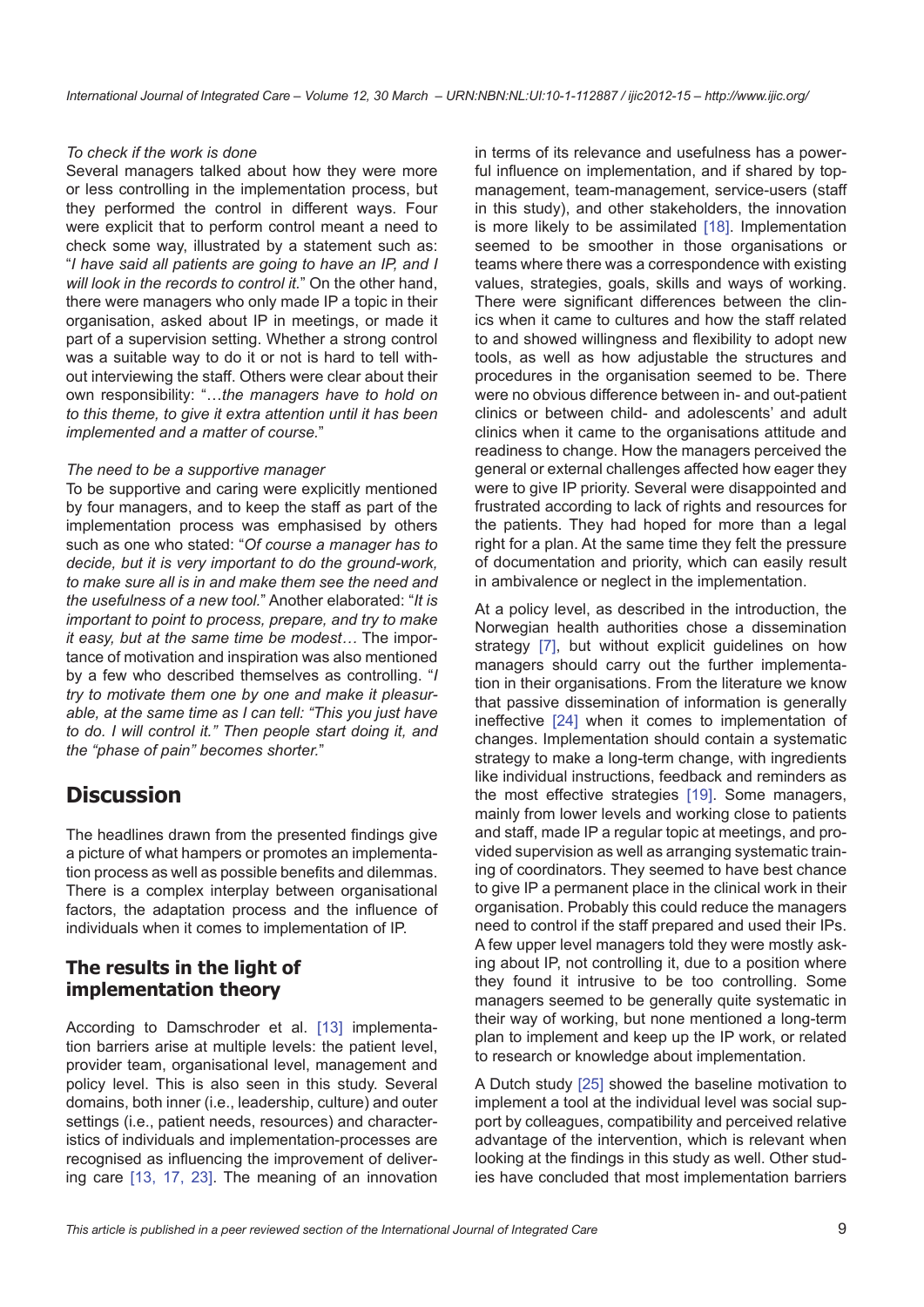are seen within people due to competence, motivation, attitude, personal characteristics like age, experience and self-confidence, learning style and willingness to change [\[13](#page-10-0), [17](#page-11-0), [18](#page-11-0)]. Resource allocation, support and targeted employees seem to be essential. Barriers may arise at multiple levels. A general comment from a manager illustrates the complexity: *"How I would hold on to the implementation would depend on how important I found it, and how important I found it would be partly dependent on my understanding of the topic, and not at least what consequences I could expect when not doing it, or not to give it priority. This, and how useful I found it for the organisation would be decisive for my implementation."*

Even though most managers did reflect on their own way of controlling the implementation, none of them touched upon their own role in the interaction with the staff. When looking at this study compared to research on successful strategies for change, there is a wide overlap with emphasis on visionary leadership, the manager as a role-model and participatory management style [\[10](#page-10-0), [26](#page-11-0), [27](#page-11-0)] as well as the significance of managerial support in terms of motivation and opportunities [\[28](#page-11-0), [29\]](#page-11-0). Most mangers talked about a need for motivation and support of the staff, which is important. Motivation determines behaviour and is a predictor of understanding changes, or lack of them [[2](#page-10-0)]. IP was evaluated as 'a good idea' from all interviewed managers, but at the same time the tool was forced on people and resulted in some scepticism. To look at determinants of behaviour can be helpful in understanding why managers and staff do as they do in an implementation process. Due to social cognitive theory, behaviour is to a large extent determined by incentives and expectancies. To perceive a need for IP and experience its usefulness makes the implementation a lot easier [[18\]](#page-11-0).

### **Clinical implications**

Transference and relevance of findings is an essential part in research, and this study points out some important topics. Individuals can, of course, put IP into action by themselves, but it is hard to make a new tool succeed that way. If the whole organisation is involved, there is a positive climate for changes, the implementation is systematic and in accordance with relevant knowledge, and there is a match between values, perceived needs and the new tool (IP on this occasion), there is a great chance of succeeding. Managers should take this knowledge into consideration and try to prepare for an implementation with adjustments in all areas. An implementation process needs a long-run priority. To implement and keep up a change is challenging and some estimates indicate that two-thirds of organisational efforts to implement a change fail [\[13\]](#page-10-0).

Only a relatively few interventions are sustained over time [[30\]](#page-11-0) and positive implementation results have often been obtained with levels around 60% [[31\]](#page-11-0).

### **Limitations and benefits of the study**

The study is descriptive and not conclusive and covers only a few informants, but provides a broad picture of different implementation processes as the interviewed managers described these as challenges and possibilities. This picture provides a broad understanding of the processes during implementation [\[32](#page-11-0)], but the heterogeneity of informants is a challenge. Different management levels and departments are involved, but they are not easily compatible due to their differences. To acquire a more just picture of the process, especially the role of the manager, some representatives from the staff should have been interviewed about the manager's leadership style. This would have provided important knowledge due to what we know about the meaning of leadership style, personality and types and bases of power in an organisational change, which an implementation process somehow is. Action research or participating observation could have been another solution. Follow-up interviews of the managers could have checked out the sustainability of their way of working out the implementation process. The author has carried out both the interviews and the analyses, which can be a source of error, even though these have been checked with supervisors. There are both pro and cons in undertaking research in a field known through personal experience. The negative side is primarily the risk of prejudice while the positive side is the possibility of asking relevant questions and validating the relevance of the results.

# **Conclusion**

What hampers or promotes the implementation of IP is a complex puzzle. IP consists of an interaction of organisational elements, the adaptation process with its practical implementation strategies as well as the involved individuals with their preferences and perceived need of an IP (or not) in their daily work. Whether there is a difference in implementing a tool like IP as opposed to other kind of tools has not been in focus, but to implement an integrated tool like IP is a complex process. The managers have to get IP to function crosswise of administrations, laws and professions, in both primary and secondary health care, which is a complex context. Laws are generally seen as one of the strongest incentives in order to influence behavioural change, but when looking at this study a law and a strategy of dissemination is not fully sufficient in order to implement a tool like IP. The management level is of great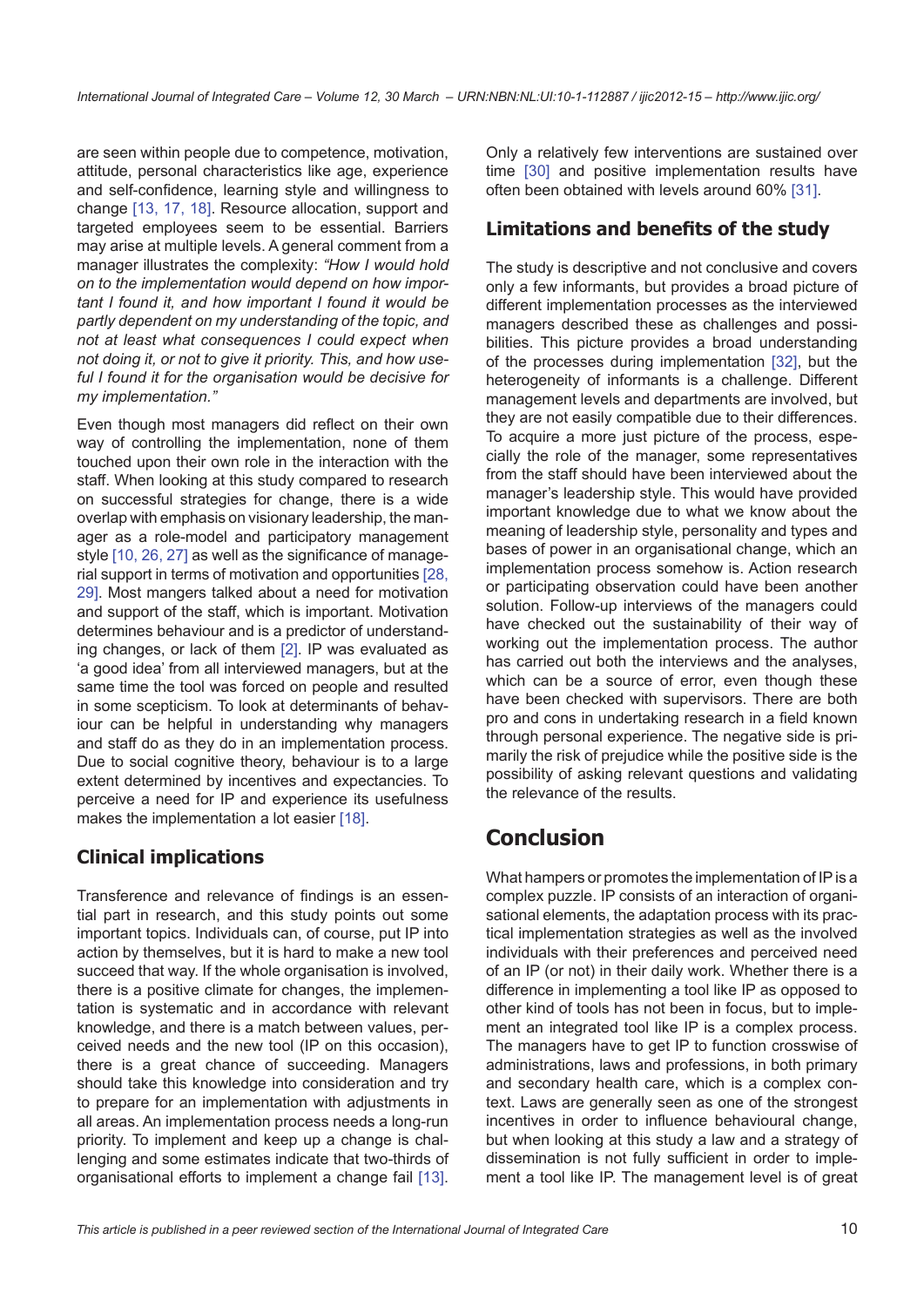<span id="page-10-0"></span>importance, but there is a wide range of factors influencing health care delivery. Further research is necessary according to the extensive empirical evidence that organisational factors and the level of implementation affect outcome [\[31](#page-11-0)]. This is an argument for planning better implementation strategies than is the case with IP. An understanding of factors underlying IP implementation practice in order to identify which processes should be targeted in implementation interventions as well as to develop an understanding of how the intervention itself work is an essential research focus.

*By changing nothing we hang to what we understand, even if it is the bars of our own jail.*

*John LeCarre; The Russia House*

# **Acknowledgements**

PhD and research supervisor Ruth Toverud, professor and research supervisor Odd Arne Tjersland, and 1. amanuensis Henning Bang for useful feedback in the writing process. The Norwegian Foundation for Health and Rehabilitation (Helse & Rehabilitering) and Centre for Child and Adolescent Mental Health, Eastern and Southern Norway (R-BUP) for funding. Oslo University Hospital has granted necessary leave of absence.

## **Reviewers**

**Jorunn Bjerkan**, MI, RN, PhD Candidate, University of Science and Technoloy, Trondheim, and assistant professor Nord Trøndelag University college, Levanger, Norway.

**Elisabeth Fosse**, Professor, Research Centre for Health Promotion, University of Bergen Christiesgt. 13, Bergen, Norway.

**Solfrid Vatne**, Associate professor, Rector, Molde University College, Postboks 2110 N-6402 Molde, Norway.

# **References**

- 1. Åhgren B. Creating integrated health care. Gøteborg, Sweden: Nordic School of Public Health; 2007.
- 2. Walker AE, Grimshaw JM, Johnston M, Pitts N, Steen N. PRIME—Process modelling in Implementation research: selecting a theoretical basis for interventions to change clinical practice. BMC Health Services Research 2003;3:1–22.
- 3. St. meld nr 25(1996–97). Åpenhet og helhet: om psykiske lidelser og tjenestetilbudene [White Paper no 25 (1996–97). Openness and totality: about mental health problems and service measures]. Oslo: Sosial- og helsedepartementet; 1997. [in Norwegian].
- 4. Sosial- og helsedirektoratet. Individuell Plan 2010, Veileder til forskrift om individuell plan. [Individual Plan 2010, Guideline to regulations about Individual Plan]. Oslo: Sosial- og helsedirektoratet, trykksakavdelingen; 2010. [in Norwegian].
- 5. World Health Organization. Ottawa Charter for Health Promotion. Geneva; 1986.
- 6. Fretheim A. Hvordan oppnå endring? Implementering av kunnskapsbasert praksis [How to achieve a change? Implementation of knowledge-based practice]. 11-1-2011. Ref Type: Slide [in Norwegian].
- 7. Proctor EK, Landsverk J, Aarons G, Chambers D, Glisson C, Mittman B. Implementation research in mental health services: an emerging science with conceptual, methodological, and training challenges. Administration Policy in Mental Health 2009;36:24–34.
- 8. Bjerkan J, Richter M, Grimsmo A, Hellesøe R, Brender J. Integrated care in Norway; the state of affairs years after regulation by law. International Journal of Integrated Care [serial online] 2011 Jan 26;11. [cited February 22 2012]. Available from: [http://www.ijic.org.](http://www.ijic.org) [URN:NBN:NL:UI:10-1-101258.](http://persistent-identifier.nl/?identifier=URN:NBN:NL:UI:10-1-101258)
- 9. Fixen DL, Naoom SF, Blase KA, Friedman RM, Wallace F. Implementation research: a synthesis of the literature. USA: University of South Florida; 2005.
- 10. Ogden T. Implementering i forskning og praksis. [Implementation in research and in practice]. 14-2-2008. Ref Type: Slide. [in Norwegian].
- 11. Øvretveit J. Evaluating health interventions. UK: Open University Press; 1998.
- 12. Sørlie M-A, Ogden T, Solholm R, Olseth AR. Implementeringskvalitet—om å få tiltak til å virke: En oversikt. [Implementation quality—how to get measures to function: an overview]. Tidsskrift for Norsk Psykologforening 2010;47:315–21. [in Norwegian].
- 13. Damschroder LJ, Aron DC, Keith RE, Kirsh SR, Alexander JA, Lowery JC. Fostering implementation of health services research findings into practice: a consolidated framework for advancing implementation science. Implementation Science 2009 Aug 7;4(50). Available from: [http://www.biomedcentral.com/content/pdf/1748-5908-4-50.pdf.](http://www.biomedcentral.com/content/pdf/1748-5908-4-50.pdf)
- 14. Weiner BJ, Lewis MA, Linnan LA. Using organization theory to understand the determinants of effective implementation of worksite health promotion programs. Health Education Research 2009;24(2):292–305.
- 15. Rogers EM. Diffusion of innovations. 4th edition. New York: The Free Press; 1995.
- 16. Carlfjord S, Lindberg M, Bendtsen P, Nilsen P, Anderson A. Key factors influencing adoption of an innovation in primary health care: a qualitative study based on implementation theory. BMC Family Practice 2010;11(60). Available from: [http://](http://www.biomedcentral.com/1471-2296/11/60) [www.biomedcentral.com/1471-2296/11/60.](http://www.biomedcentral.com/1471-2296/11/60)